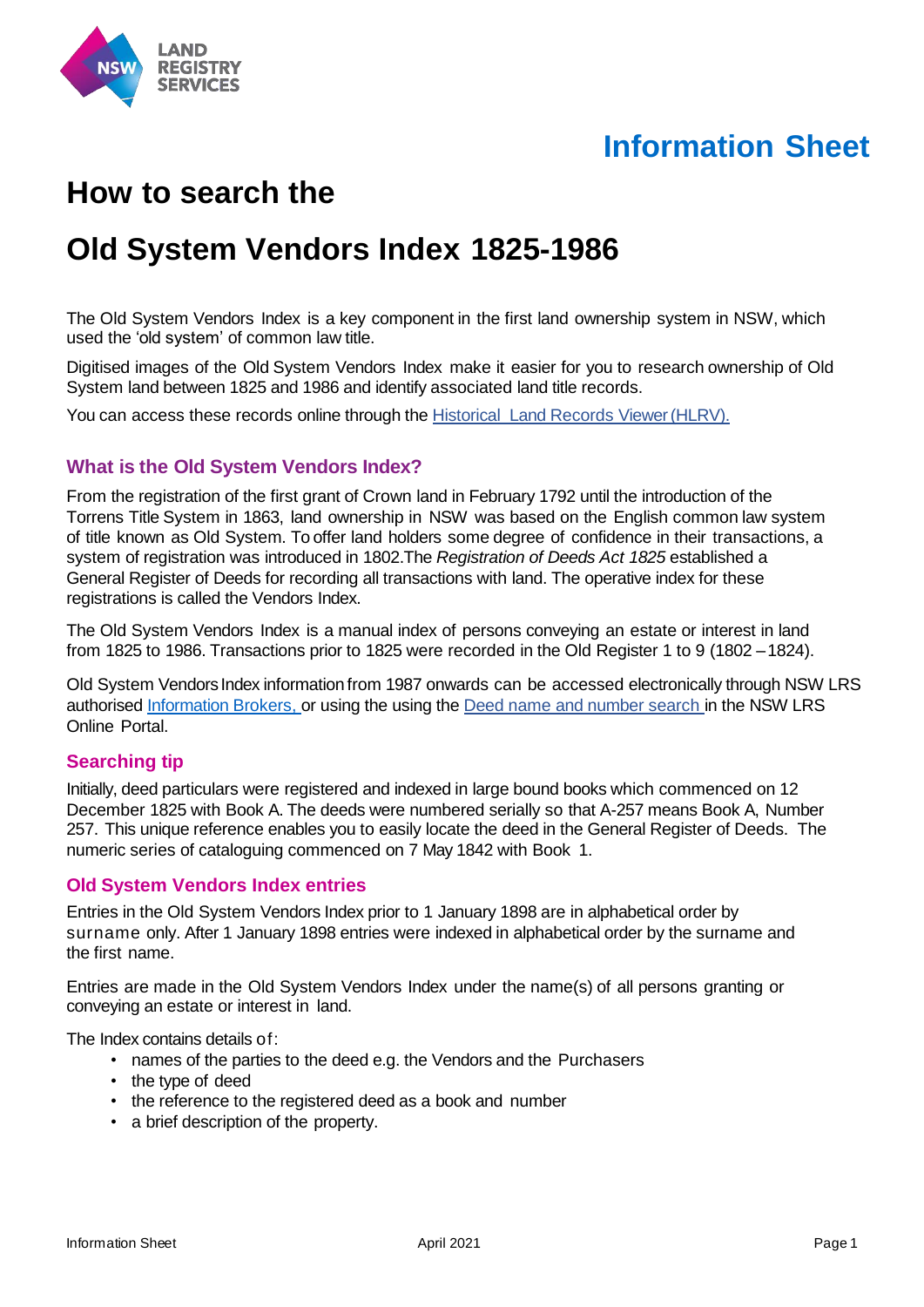

## **Accessing the Old System Vendors Index in theHLRV**

To access the Old System Vendors Index in the HLRV:

1. Select the '**Old System Records**', **'Old System Indexes**' collection in the HLRV collection tree.

| Q Refine Search                         |  |  |  |  |  |
|-----------------------------------------|--|--|--|--|--|
| $\times$ Collection                     |  |  |  |  |  |
| $\bullet$ $\blacksquare$ ALL            |  |  |  |  |  |
| <b>MAPS &amp; PLANS</b>                 |  |  |  |  |  |
| ▼   OLD SYSTEM RECORDS                  |  |  |  |  |  |
| MISCELLANEOUS OLD SYSTEM RECORDS        |  |  |  |  |  |
| ▼ ■ OLD SYSTEM INDEXES                  |  |  |  |  |  |
| (68) CONDITIONAL PURCHASE INDEX         |  |  |  |  |  |
| (67) CHANGE OF NAME INDEX 1875-1967     |  |  |  |  |  |
| (69) DEPOSITED DEEDS INDEX              |  |  |  |  |  |
| (70) DEPOSITED DEEDS RECEIPT BOOKS      |  |  |  |  |  |
| (63) GRANT REGISTER OF PARDONS          |  |  |  |  |  |
| (60) GRANT REGISTER SUPPLEMENTARY INDEX |  |  |  |  |  |
| OLD SYSTEM GRANT INDEXES                |  |  |  |  |  |
| (57) PURCHASERS INDEX                   |  |  |  |  |  |
| (35) ST MARY MACKILLOP DEEDS            |  |  |  |  |  |
| (56) VENDORS INDEX<br>M                 |  |  |  |  |  |
| (65) VENDORS INDEX (ONLY MAC MC)        |  |  |  |  |  |
| OLD SYSTEM REGISTERS                    |  |  |  |  |  |
| PRIMARY APPLICATIONS                    |  |  |  |  |  |
| <b>TORRENS RECORDS</b><br>Þ             |  |  |  |  |  |

2. In the top search bar, under **'Attribute',** select and search by **'Surname Initial'** and enter the first two letters of the surname you are searching for in the 'search' box. Initials 'GI' are used in this example.

| Keyword   | <b>Attribute Search</b><br><b>CONTRACTOR</b> CONTRACTOR |    |
|-----------|---------------------------------------------------------|----|
| Attribute | Surname Initial                                         | GI |
| Lot       |                                                         |    |
|           |                                                         |    |

- 3. Each volume of the Old System Vendors Index 1825-1848 and subsequent years for surnames beginning with 'GI' is delivered. Select any of the **search results** to open and view the Old System Vendors Index record. Results will be displayed in chronological order.
- 4. You can further refine the results by performing an **'Attribute'** search using **'Year Range'** and enter the known year range of ownership.

| Keyword          | <b>Attribute Search</b> |           |         |
|------------------|-------------------------|-----------|---------|
| <b>Attribute</b> | Year Range<br>$\vee$    | From year | To year |
| Lot              |                         |           |         |
|                  |                         |           |         |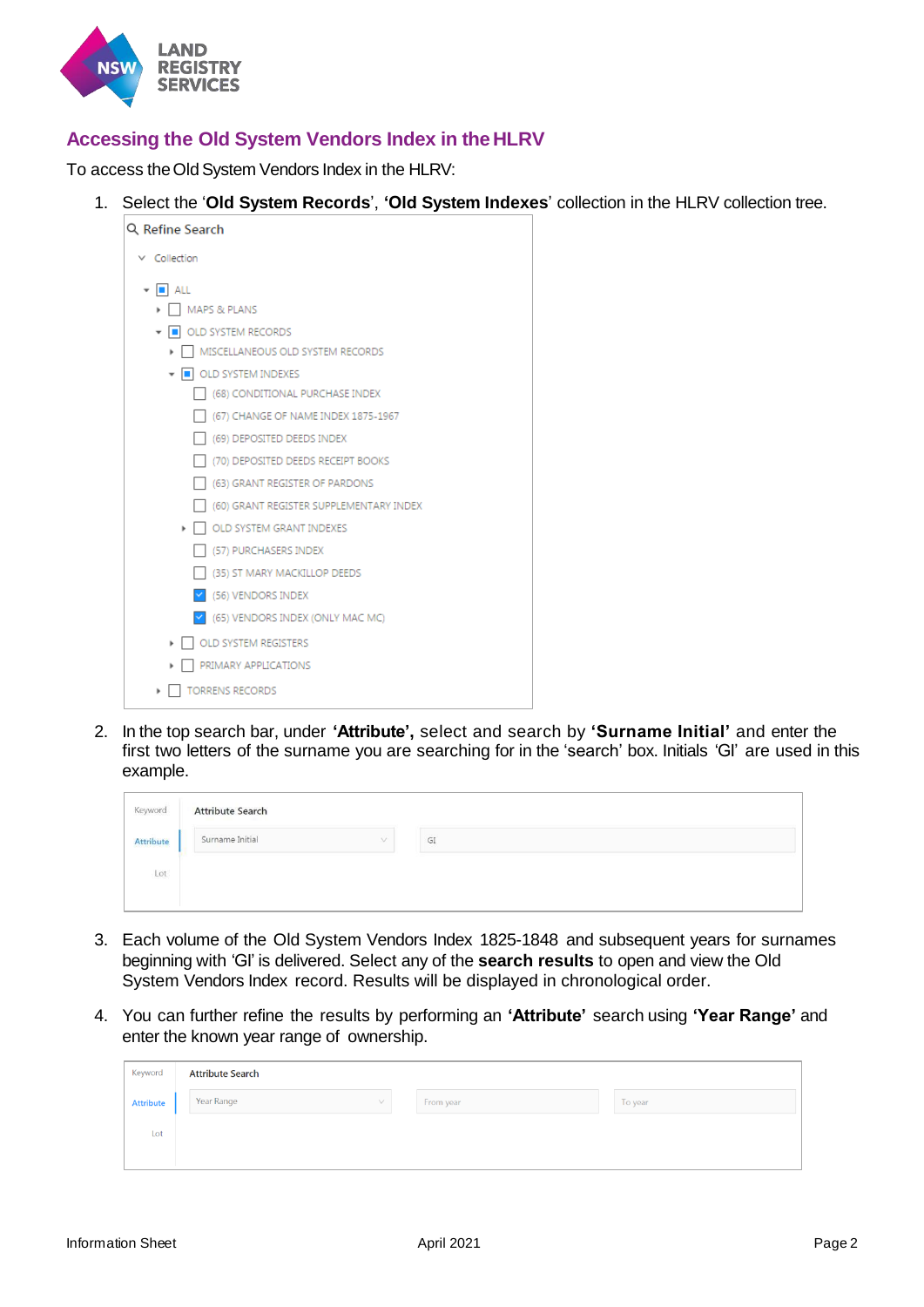

### **Finding a vendor name in the Old System Vendors Index**

Entries in the Old System Vendors Index prior to 1 January 1898 are in alphabetical order by surname only. Entries after 1 January 1898 were indexed in alphabetical order by surname and firstname.

If you find several entries and multiple pages under the same first and surname, you can use the areaand location of the land you are researching to narrow your choices to locate the relevant deed.

Si diama 20 bits 3 61 2 20 15 Torratons de FR Vale 151.063 0 phater" Letter Glazoon 153. 60 C be of Beh I 26 Relay out larry Place my Dowling 4 ency  $114193C$ ndale  $\mu$ 129.050  $M$ Clau

This example shows that Henry Gillett conveyed an interest to William Wilcox of a property 3 acres, 1 roodbeing portion 44 at South Grafton in Parish of Clarenza, County of Clarence. The Deed is book 144 number 923.

## **Accessing The General Register of Deeds (Old System deeds) in the HLRV**

You can access The General Register Deeds (Old System deeds) from the 'Old System Records','Old System Registers' collection in the HLRV.

1. Select the 'General Register Deeds (Old System deeds)' from the '**Old System Records**', '**Old System Registers'** collection in the HLRV collections tree.